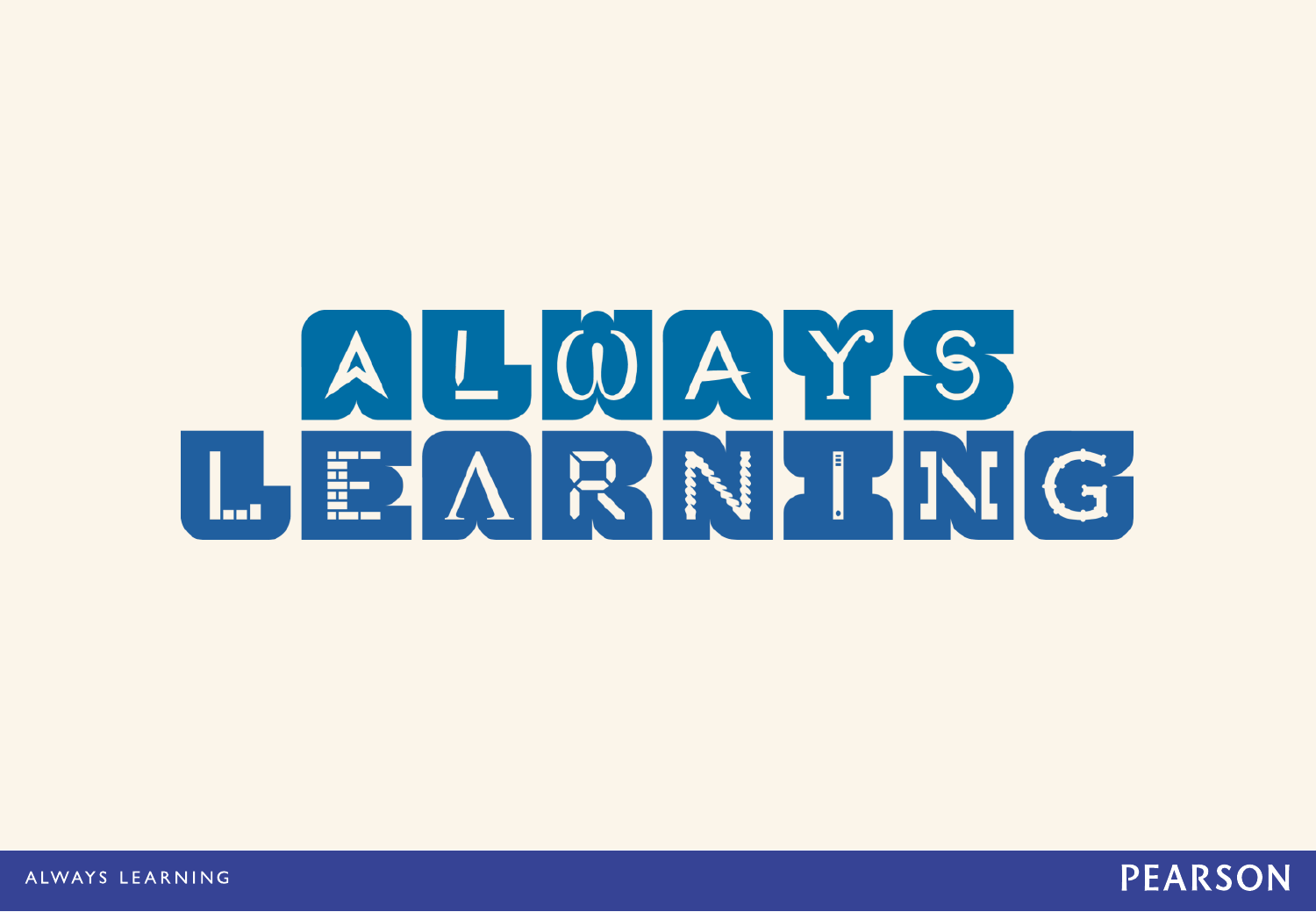



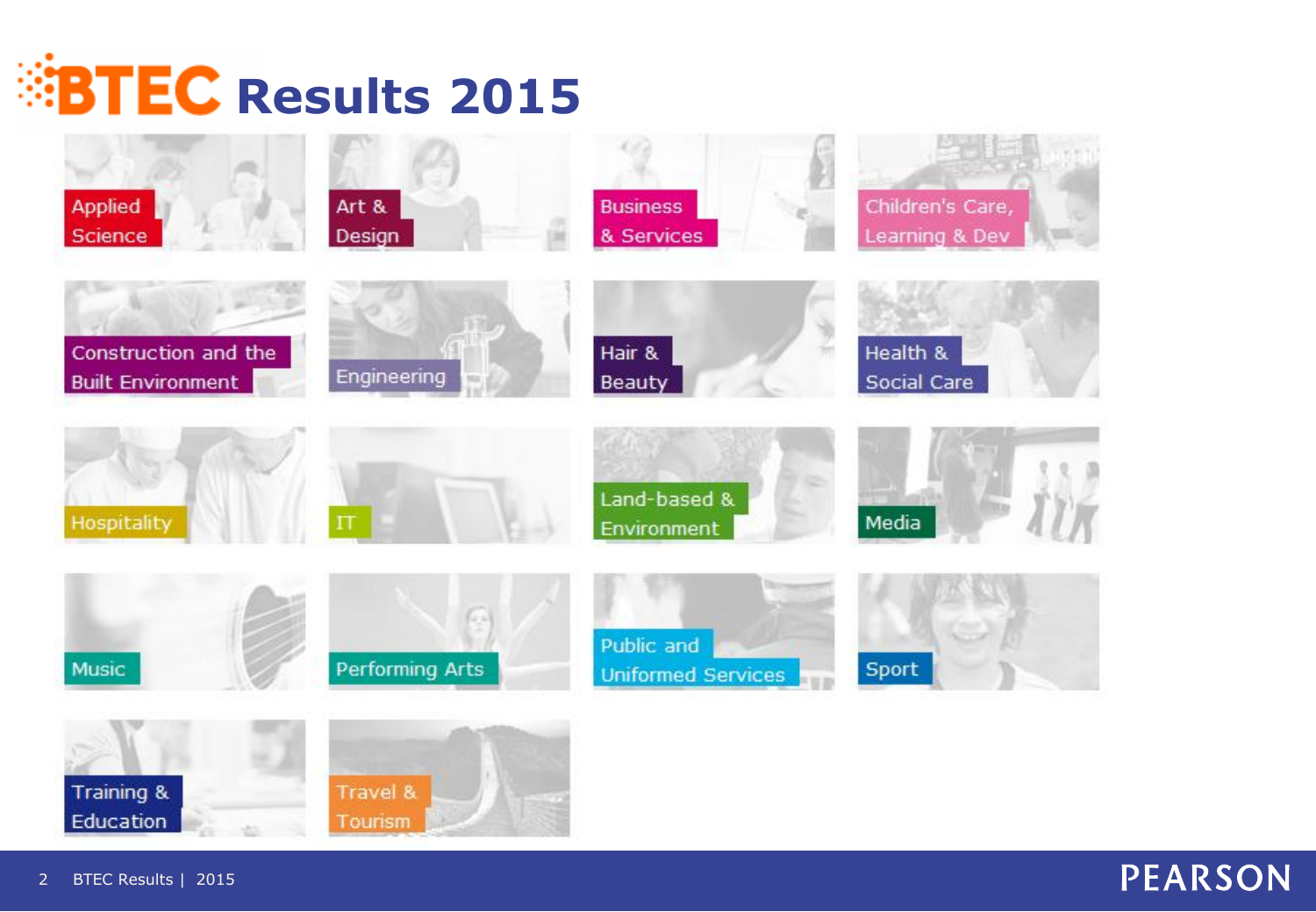

#### **Content**

| <b>Page number</b> | <b>Content</b>                       |
|--------------------|--------------------------------------|
| Page 5-12          | Learner completions - BTEC Firsts    |
| Page 13-20         | Learner completions - BTEC Nationals |
| Page 21-24         | Learner achievement - BTEC Firsts    |
| Page 24-27         | Learner achievement - BTEC Nationals |

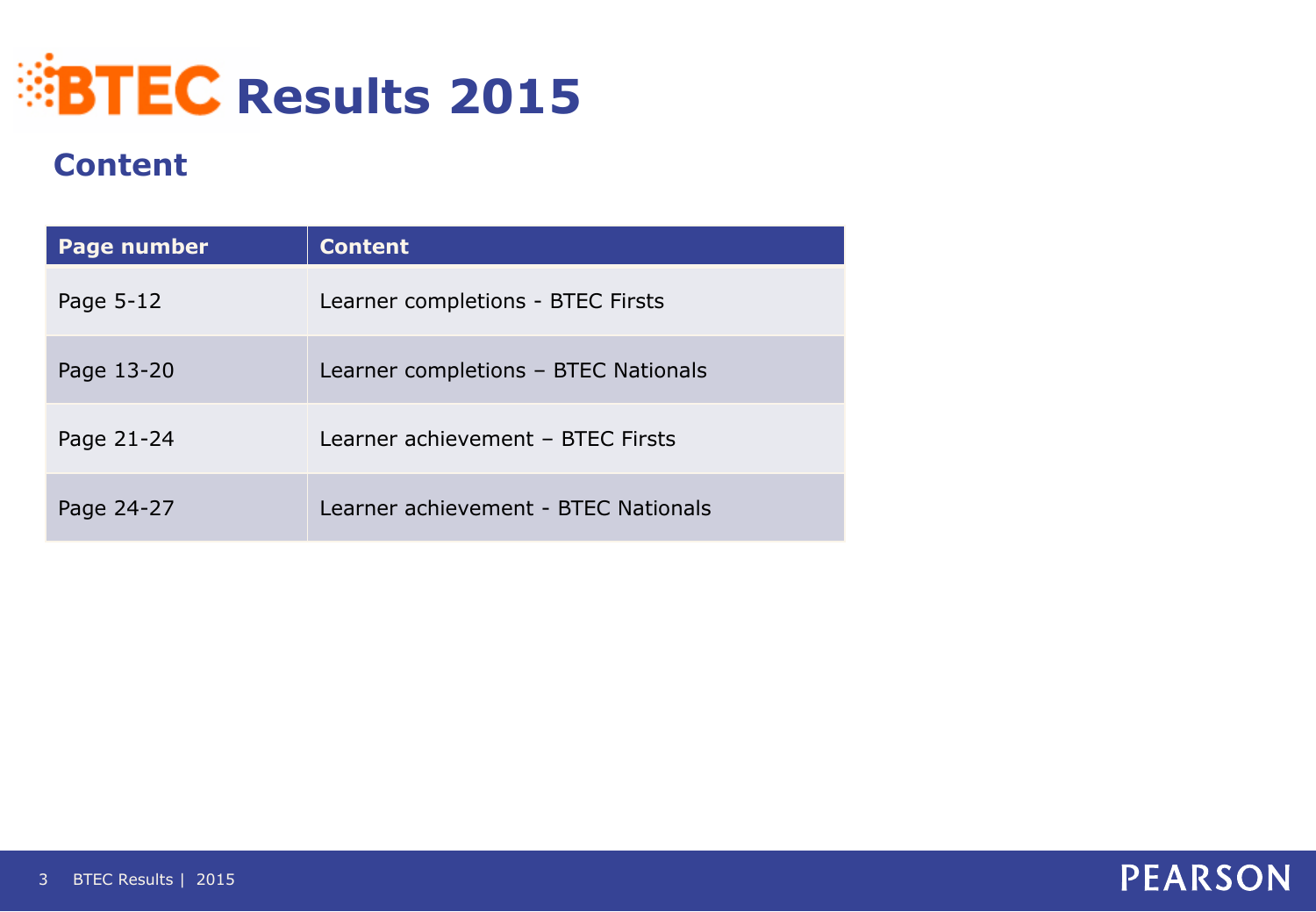# **EBTEC Results 2015**

#### **About these results**

The results published this year represent achievement for learners in UK schools and further education establishments (FE) for the 2014/15 full academic year (from September 2014 to August 2015). They represent learners at a cohort level, i.e. those that were expected to complete in 2014/15.

This provides a comprehensive picture of the results for BTEC Firsts and Nationals over the year. Performance tables report on completion rates, so the inclusion of this data aligns these results closely with national reporting.

Learners' results may be reported as 'not completed' for a number of reasons: if they are still studying for their qualification, if a fallback Certificate of Unit Achievement was requested, or if they have withdrawn from the course.

In the last few years BTEC First qualifications, at Level 2, have undergone a significant change of structure and the new qualifications sit on the National Qualifications Framework (NQF) rather than the Qualifications and Credit Framework (QCF). The NQF BTEC First qualifications include an additional Level 1 Pass grade which was not available in the QCF versions.

The BTEC National qualifications, at Level 3, currently include only one subject area, CPLD, on the NQF.

The data in this presentation combines results from the NQF and QCF qualifications at each level.

[View further details on the definition of the data.](https://qualifications.pearson.com/content/dam/pdf/News/btec-general-news/BTEC-2015-data-definitions.pdf)

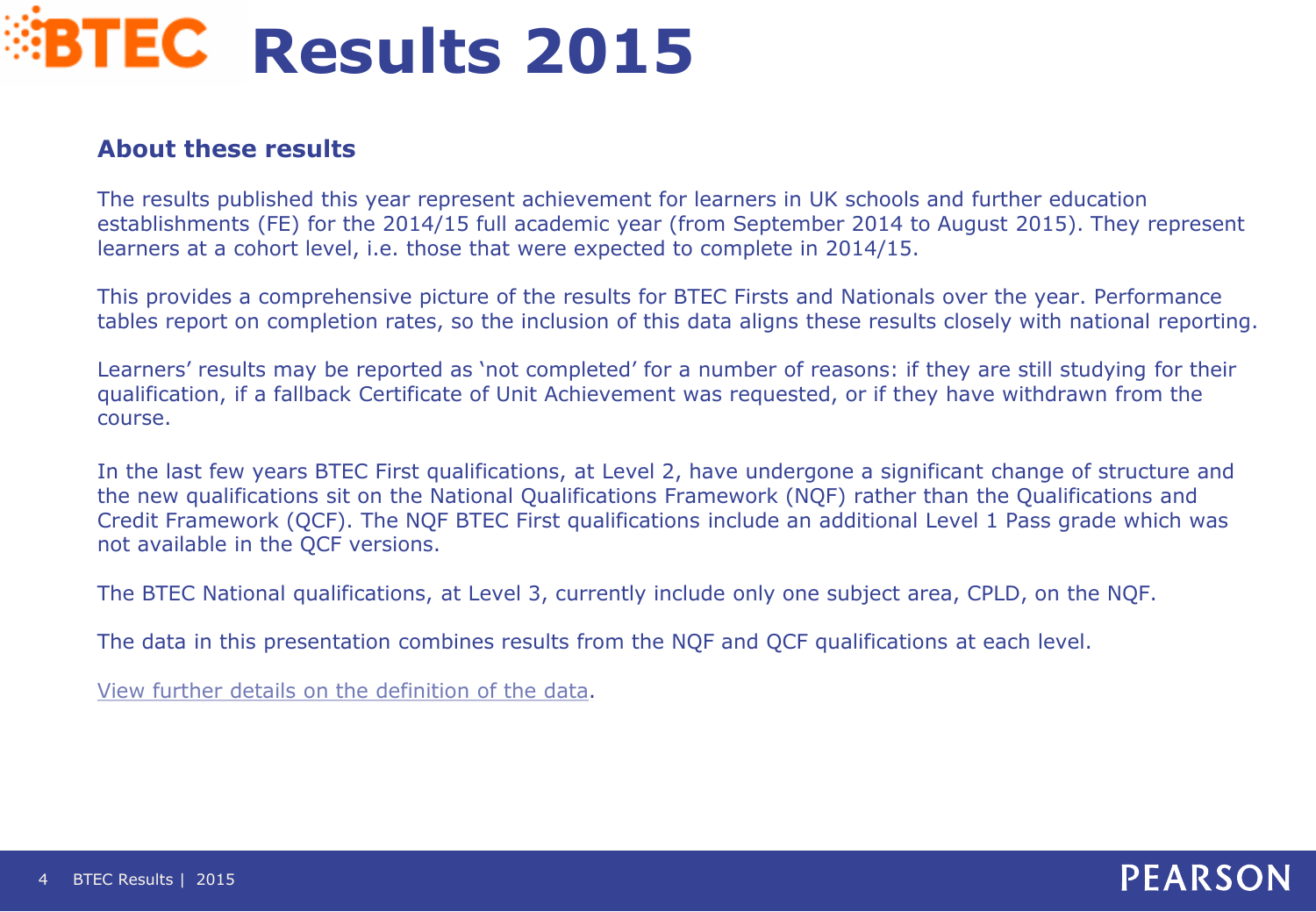### **Learner completions - BTEC Firsts**

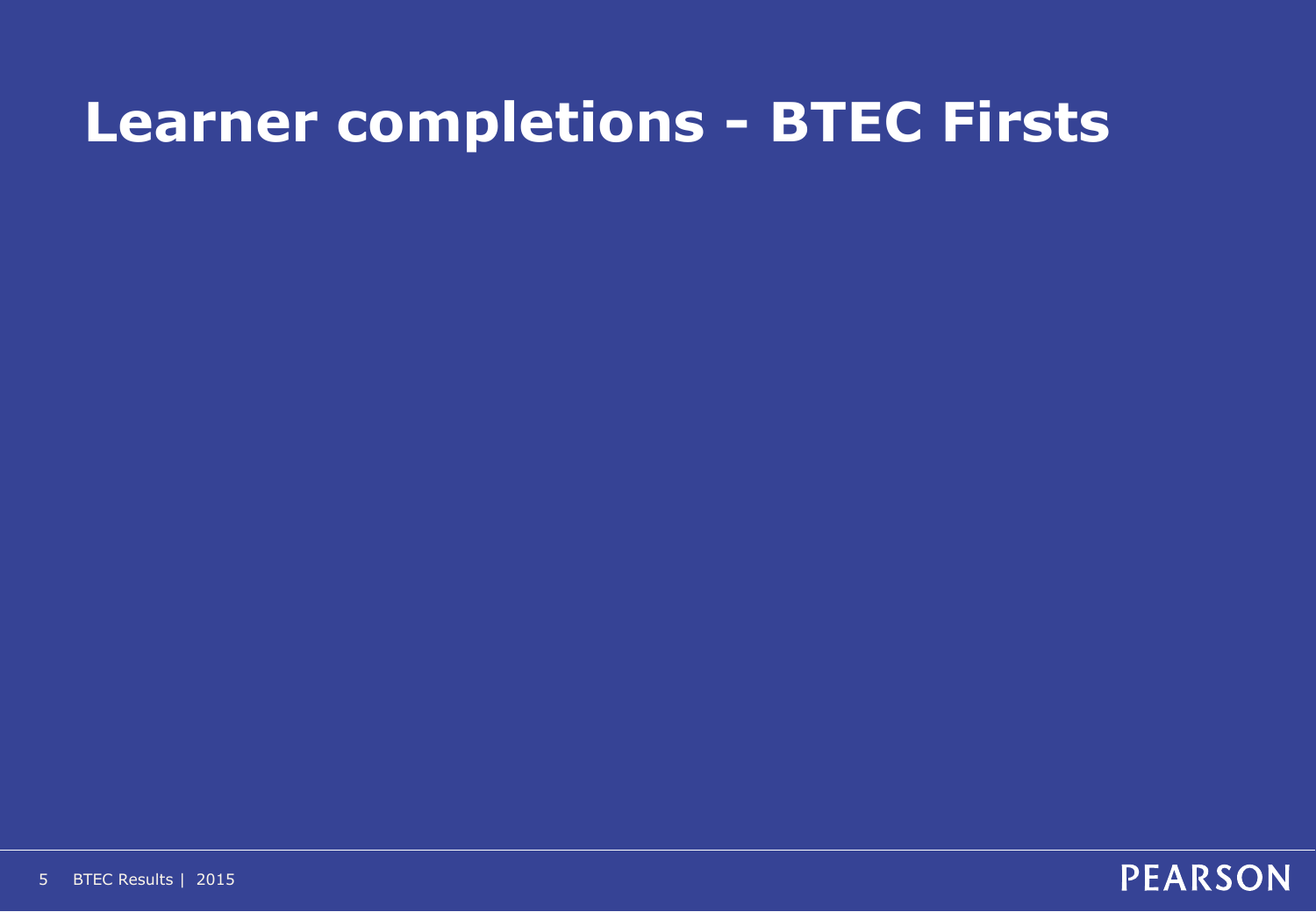

#### **BTEC Firsts: cohort overview**



• *Completed: learners who completed by the end of the specified course duration and were awarded a qualification grade.*

• *Not completed: learners who withdrew, claimed fallback, or were yet to complete at the end of the specified course duration.*

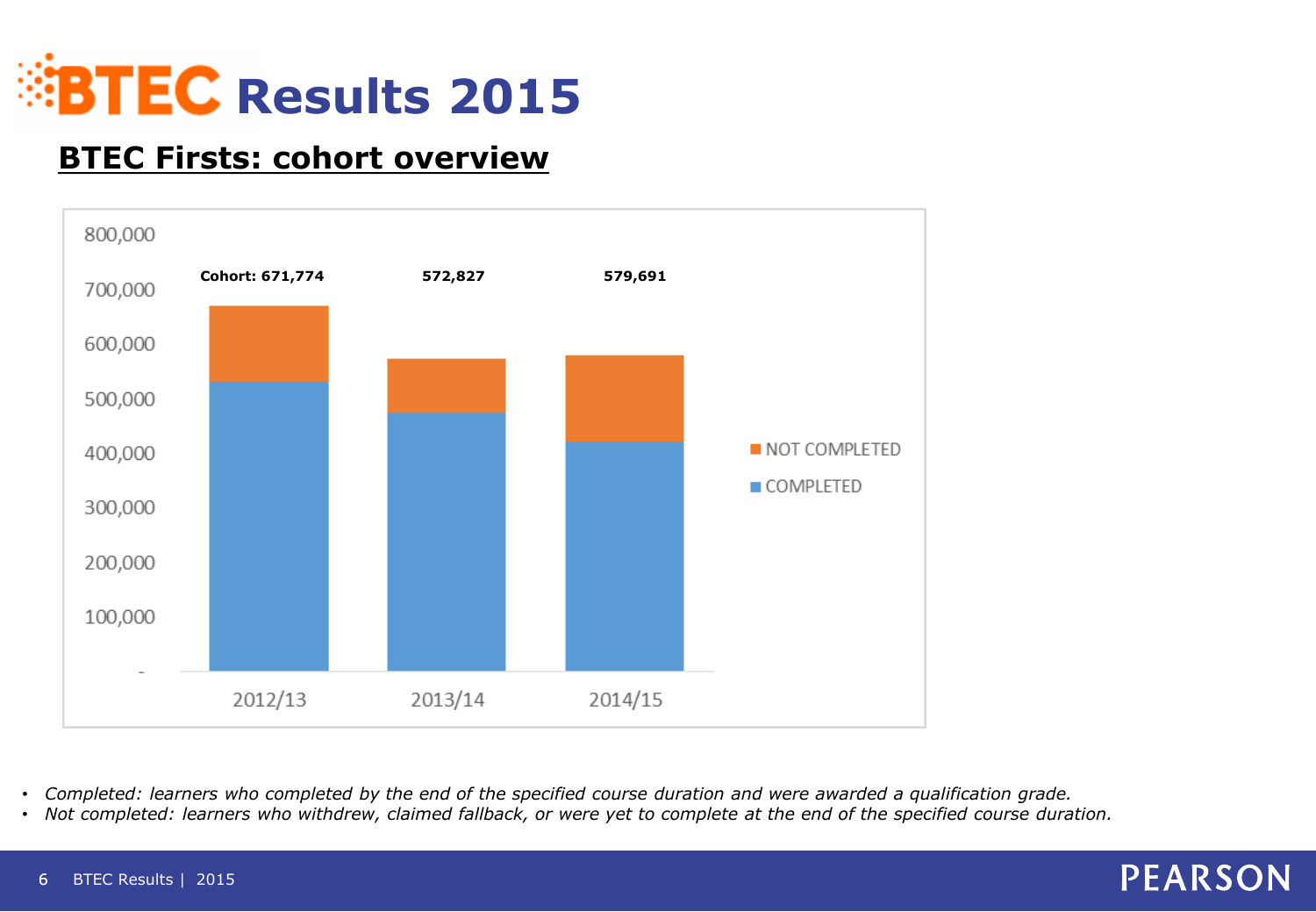

### **BTEC Firsts: cohort and completion – top 5 subjects in 2014/15**

|                               | <b>Cohort</b><br><b>Completion</b> |         |         |         |         |         |  |  |
|-------------------------------|------------------------------------|---------|---------|---------|---------|---------|--|--|
| Subject                       | 2012/13                            | 2013/14 | 2014/15 | 2012/13 | 2013/14 | 2014/15 |  |  |
| <b>Applied Science</b>        | 142,701                            | 150,189 | 181,063 | 110,747 | 121,729 | 128,100 |  |  |
| <b>Sport Studies</b>          | 144,640                            | 104,246 | 95,053  | 113,151 | 89,596  | 69,141  |  |  |
| <b>IICT</b>                   | 51,389                             | 43,829  | 55,138  | 40,476  | 36,873  | 38,634  |  |  |
| Business                      | 60,992                             | 52,151  | 51,009  | 50,230  | 44,750  | 39,647  |  |  |
| <b>Health and Social Care</b> | 43,046                             | 40,664  | 40,696  | 35,362  | 34,556  | 32,219  |  |  |

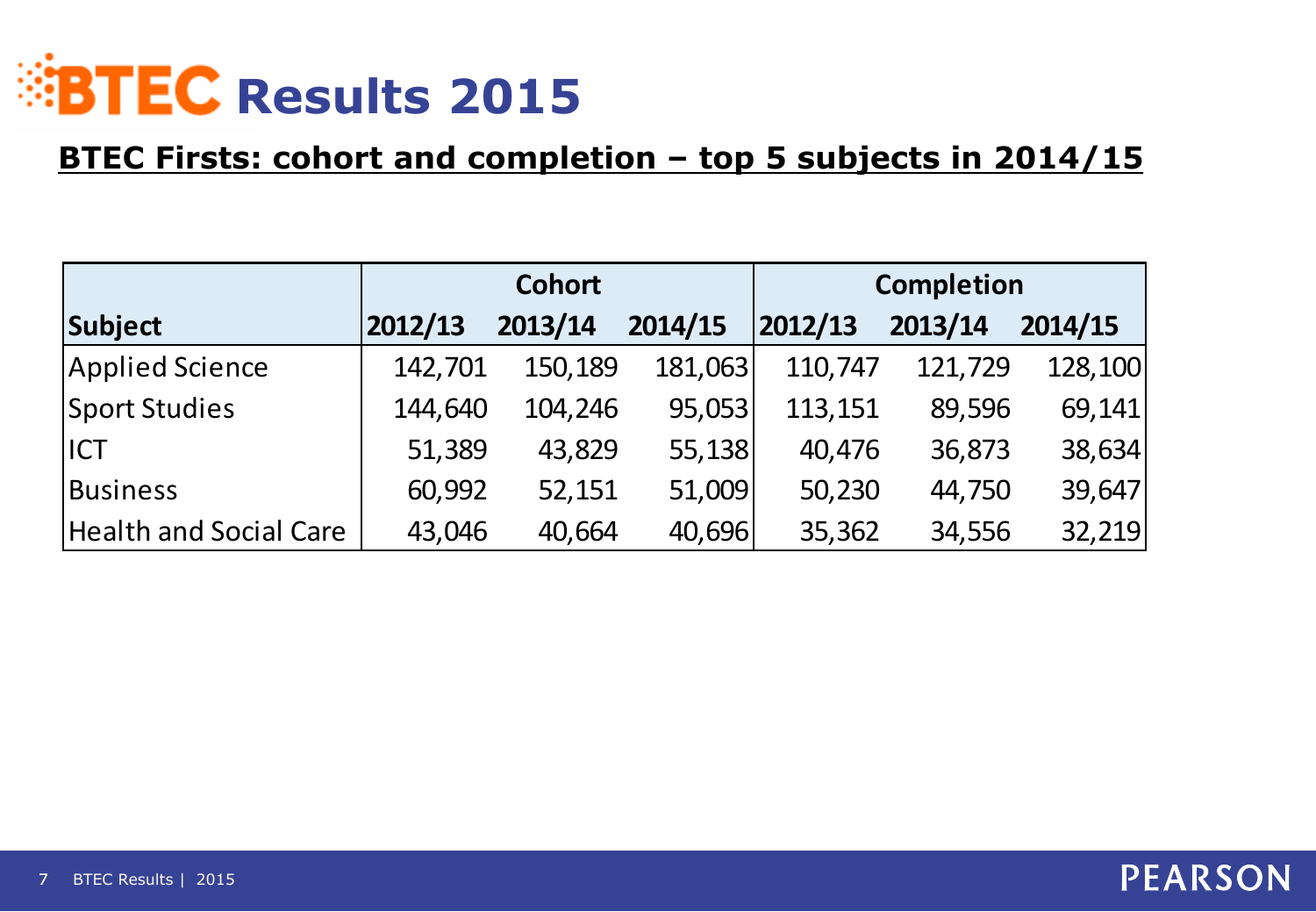

#### **BTEC Firsts: completion in STEM subjects**



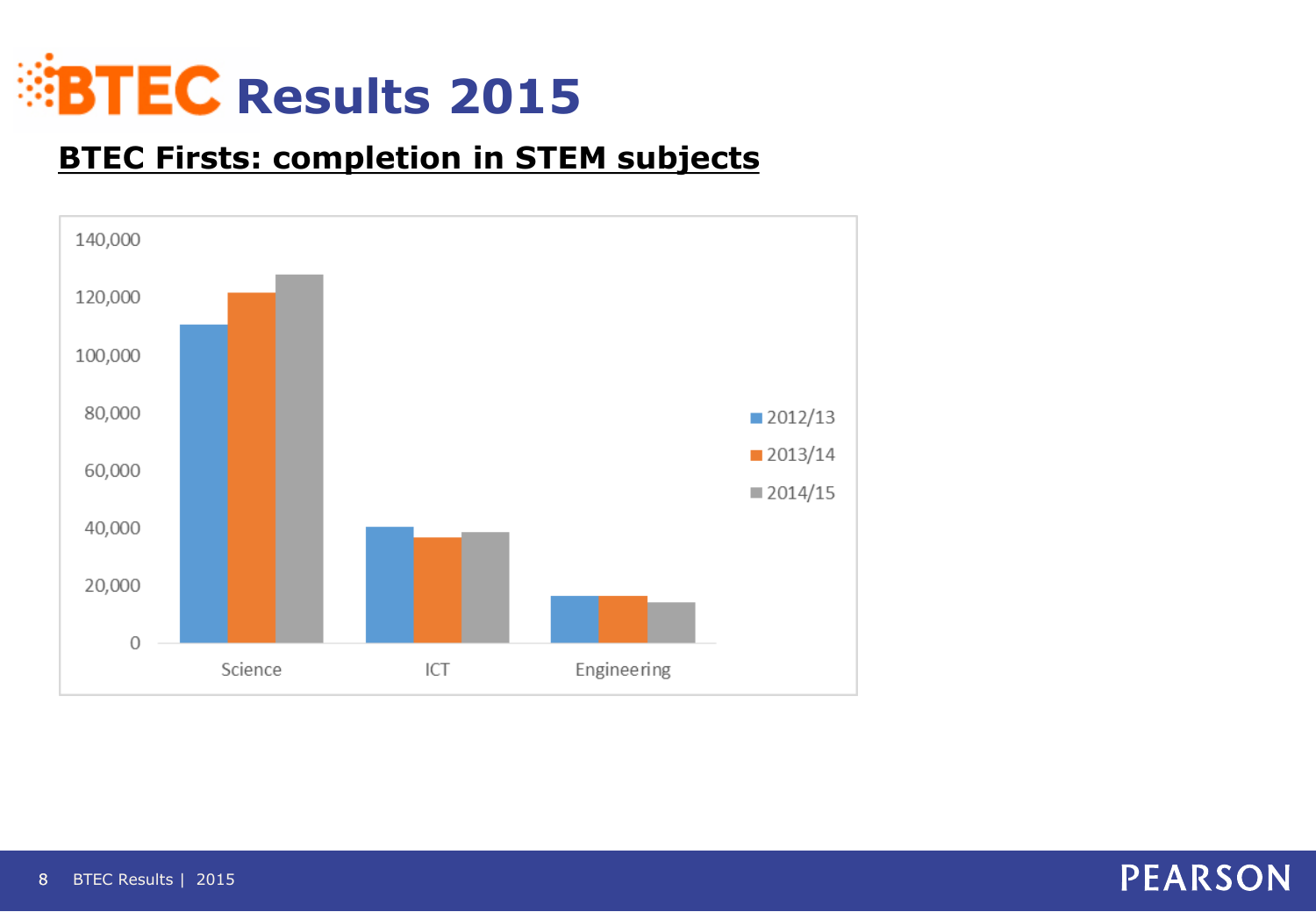

#### **BTEC Firsts: an overview of volume by region**



• *The data for Wales includes an unusual pattern of early entry.*

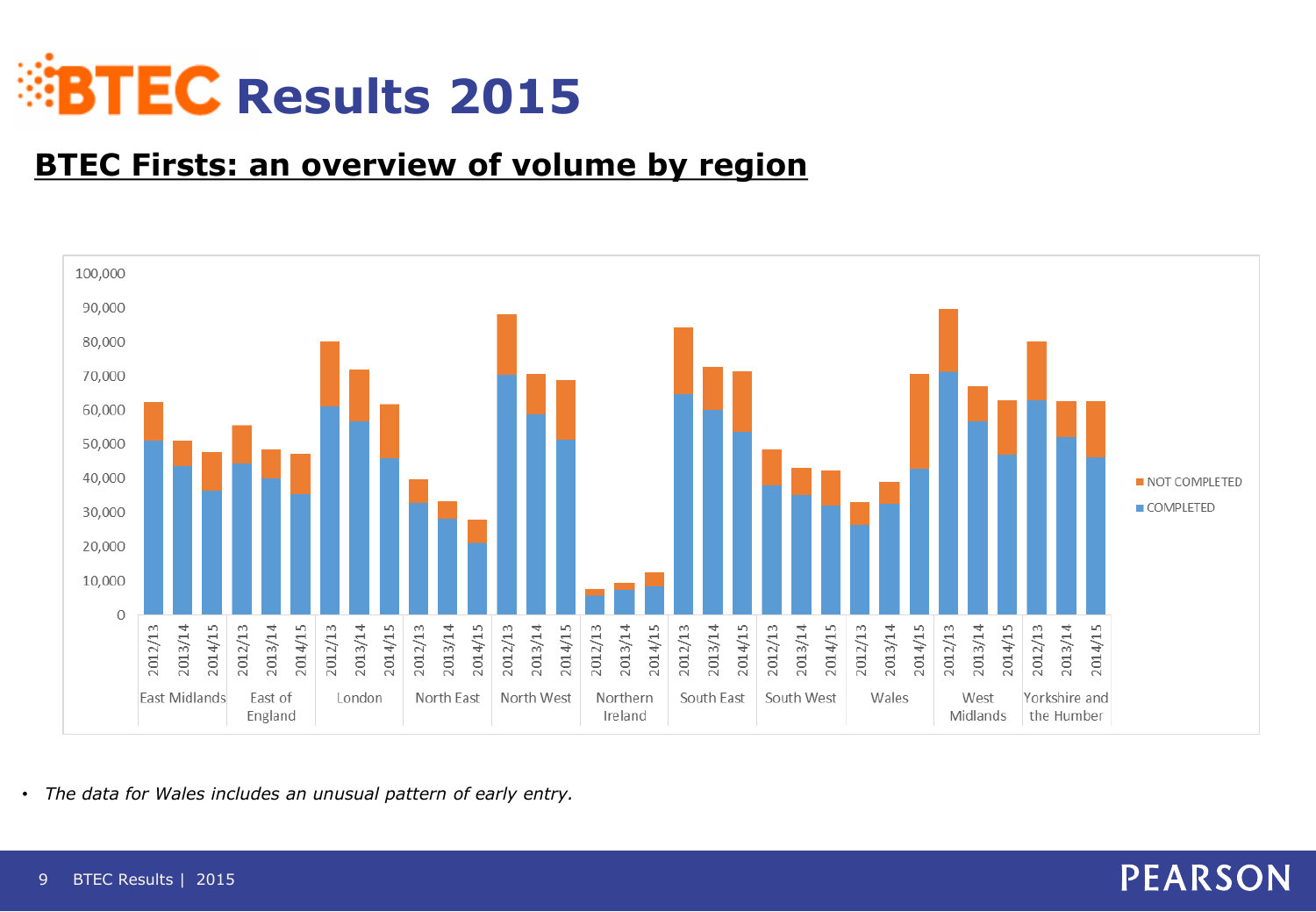

#### **BTEC Firsts: 2014-15 top 5 subjects by volume and gender**



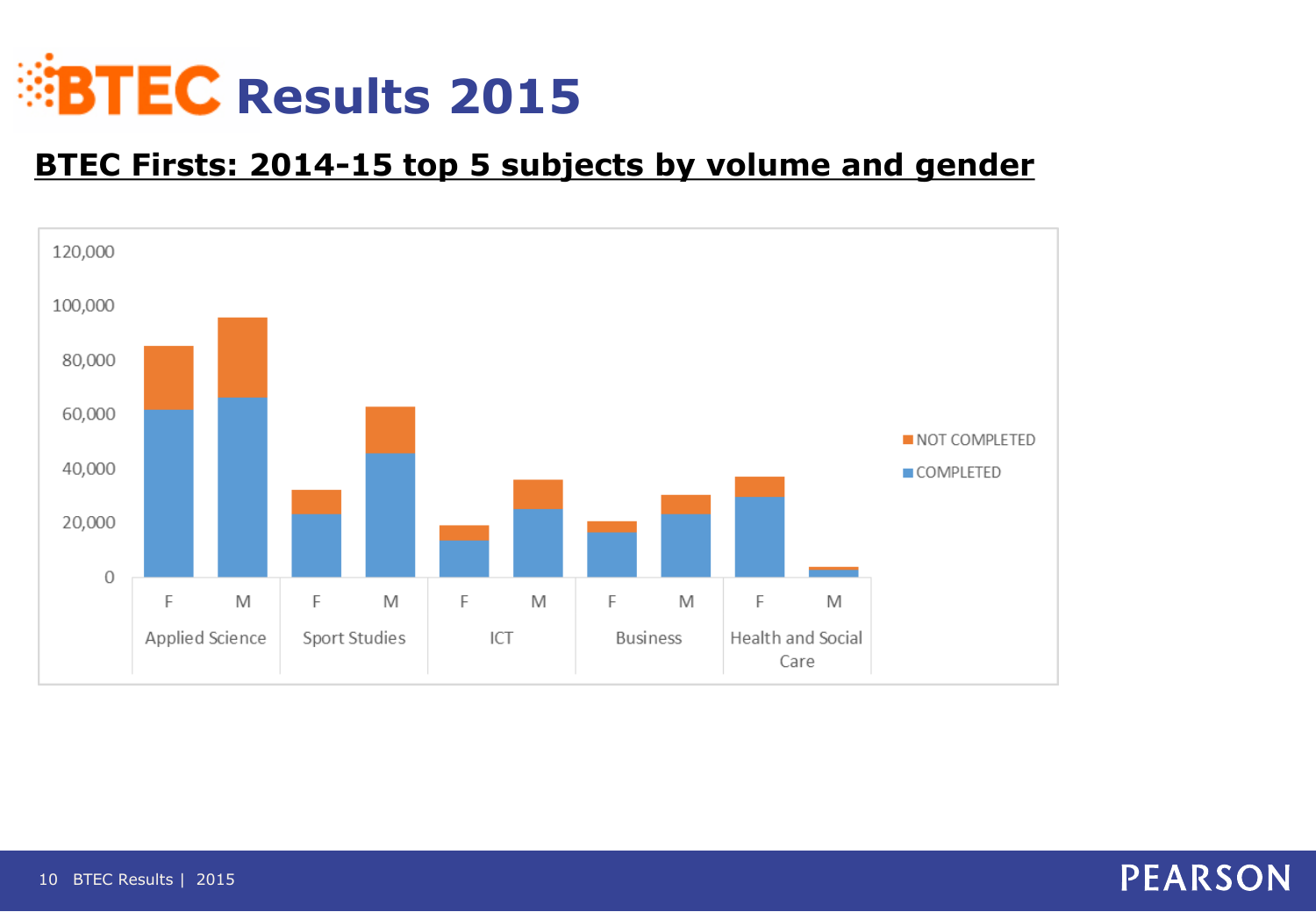

#### **BTEC Firsts: top 5 subjects for female learners by completion volume**



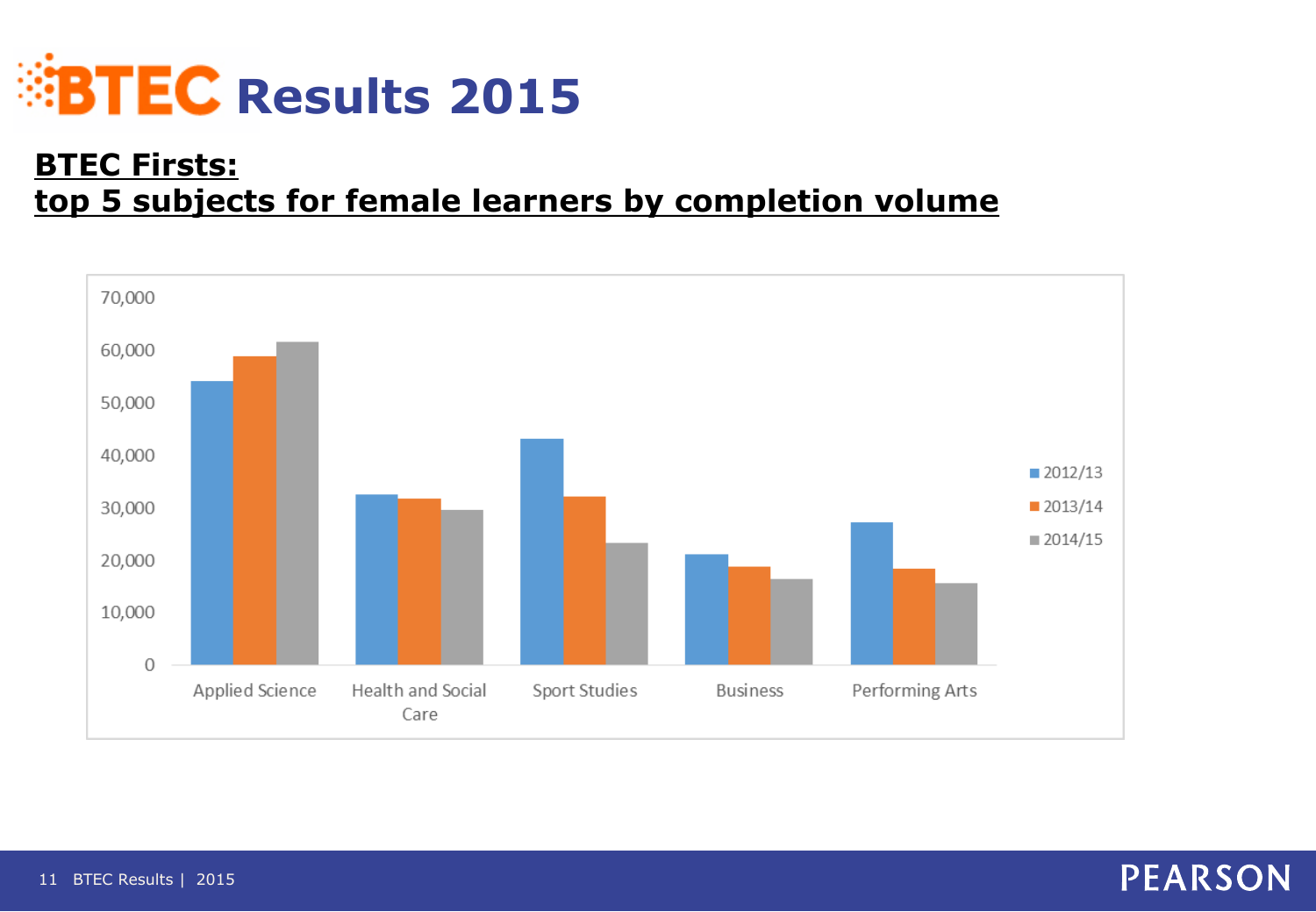

#### **BTEC Firsts: top 5 subjects for male learners by completion volume**



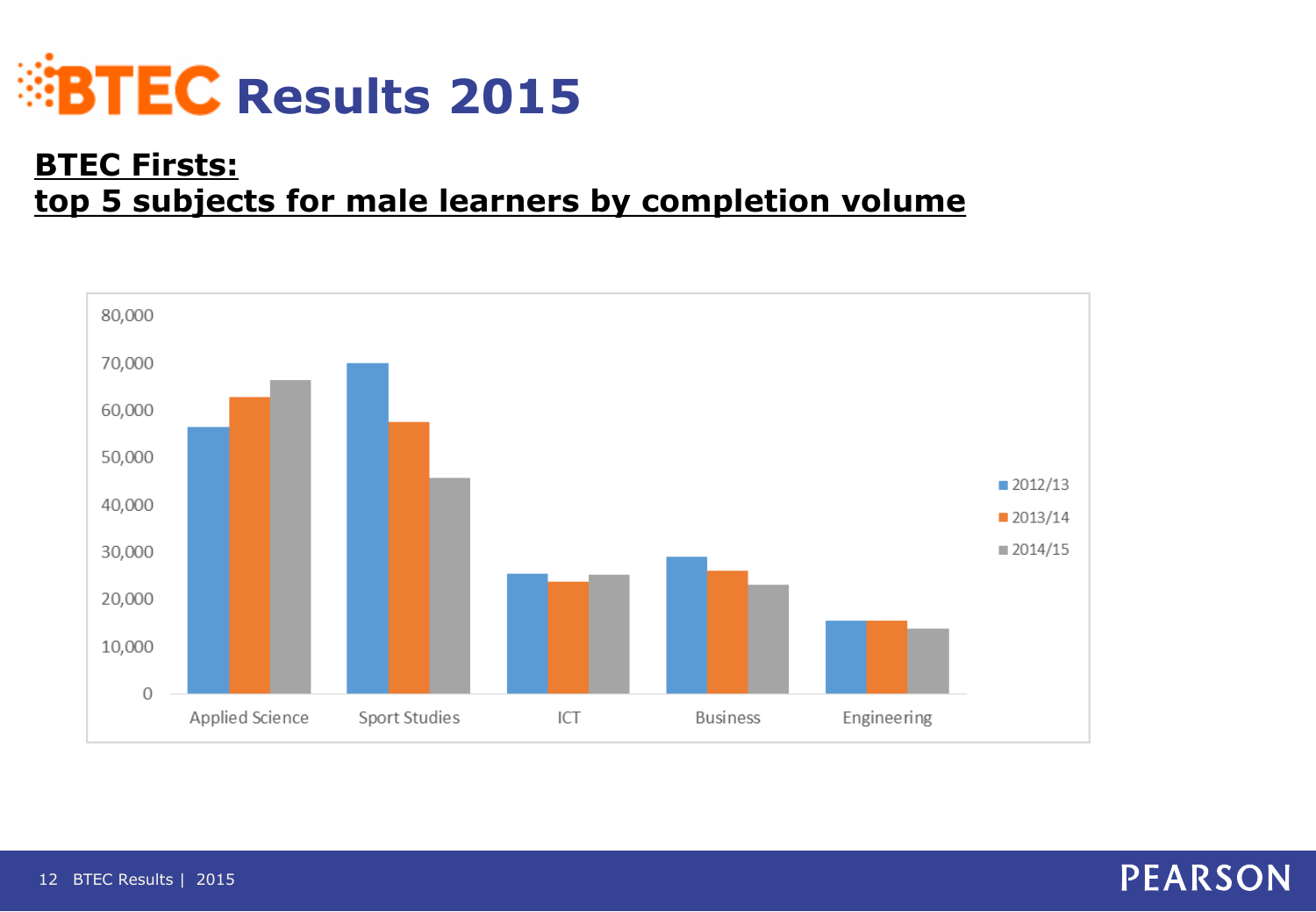# **Learner completions - BTEC Nationals**

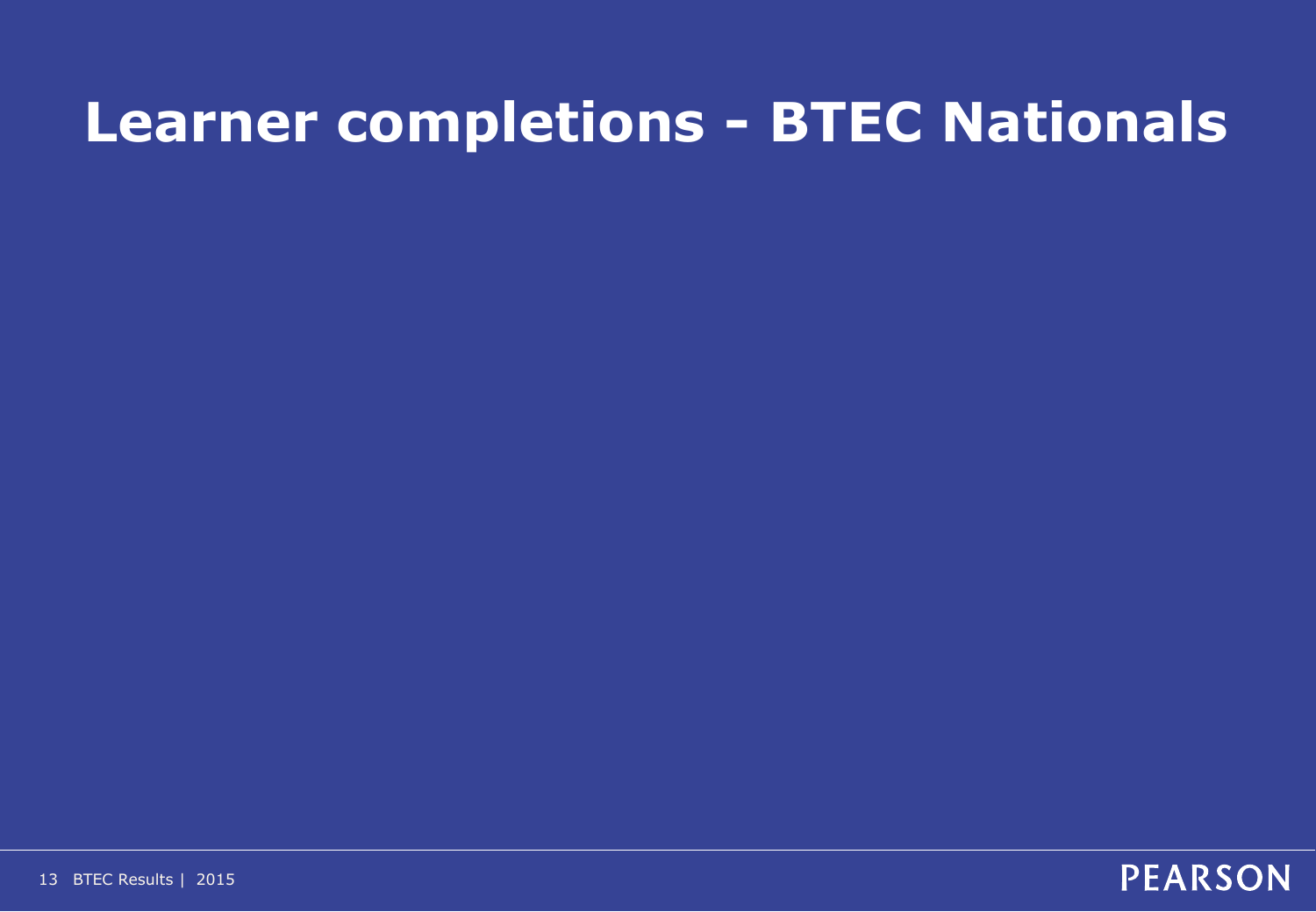

#### **BTEC Nationals: cohort overview**



• *Completed: learners who completed by the end of the specified course duration and were awarded a qualification grade.*

• *Not completed: learners who withdrew, claimed fallback, or were yet to complete at the end of the specified course duration.*

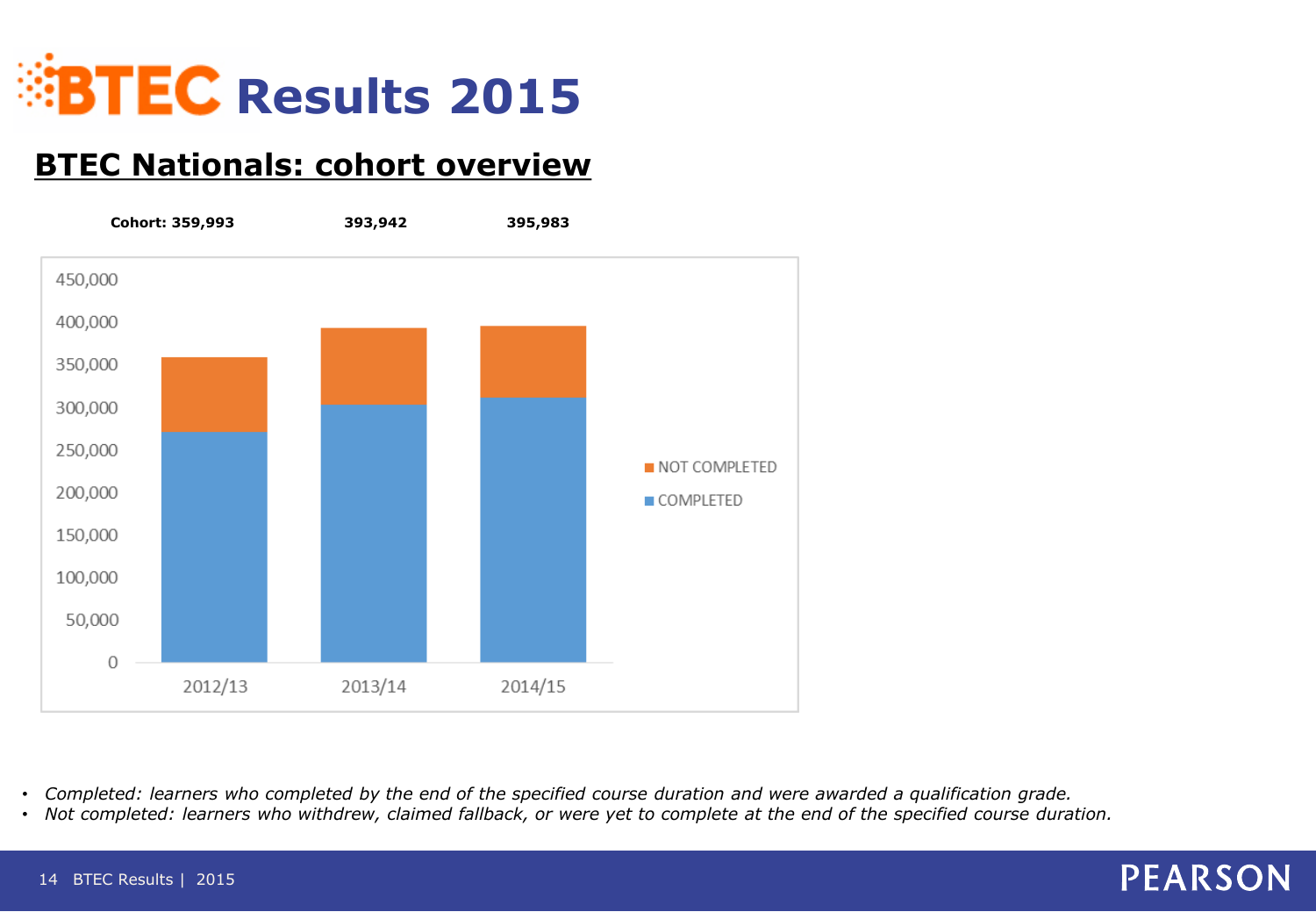

### **BTEC Nationals: cohort and completion – top 5 subjects in 2014/15**

|                        |         | <b>Completion</b><br><b>Cohort</b> |         |         |         |         |  |  |  |
|------------------------|---------|------------------------------------|---------|---------|---------|---------|--|--|--|
| Subject                | 2012/13 | 2013/14                            | 2014/15 | 2012/13 | 2013/14 | 2014/15 |  |  |  |
| <b>Sport Studies</b>   | 48,757  | 53,582                             | 54,940  | 37,472  | 42,179  | 43,300  |  |  |  |
| Business               | 40,911  | 45,940                             | 48,346  | 30,573  | 35,526  | 38,202  |  |  |  |
| Health and Social Care | 36,672  | 42,339                             | 44,514  | 27,760  | 32,906  | 35,406  |  |  |  |
| <b>IICT</b>            | 38,591  | 43,284                             | 43,679  | 28,847  | 33,508  | 34,901  |  |  |  |
| <b>Applied Science</b> | 21,721  | 27,468                             | 29,951  | 15,497  | 20,121  | 23,043  |  |  |  |

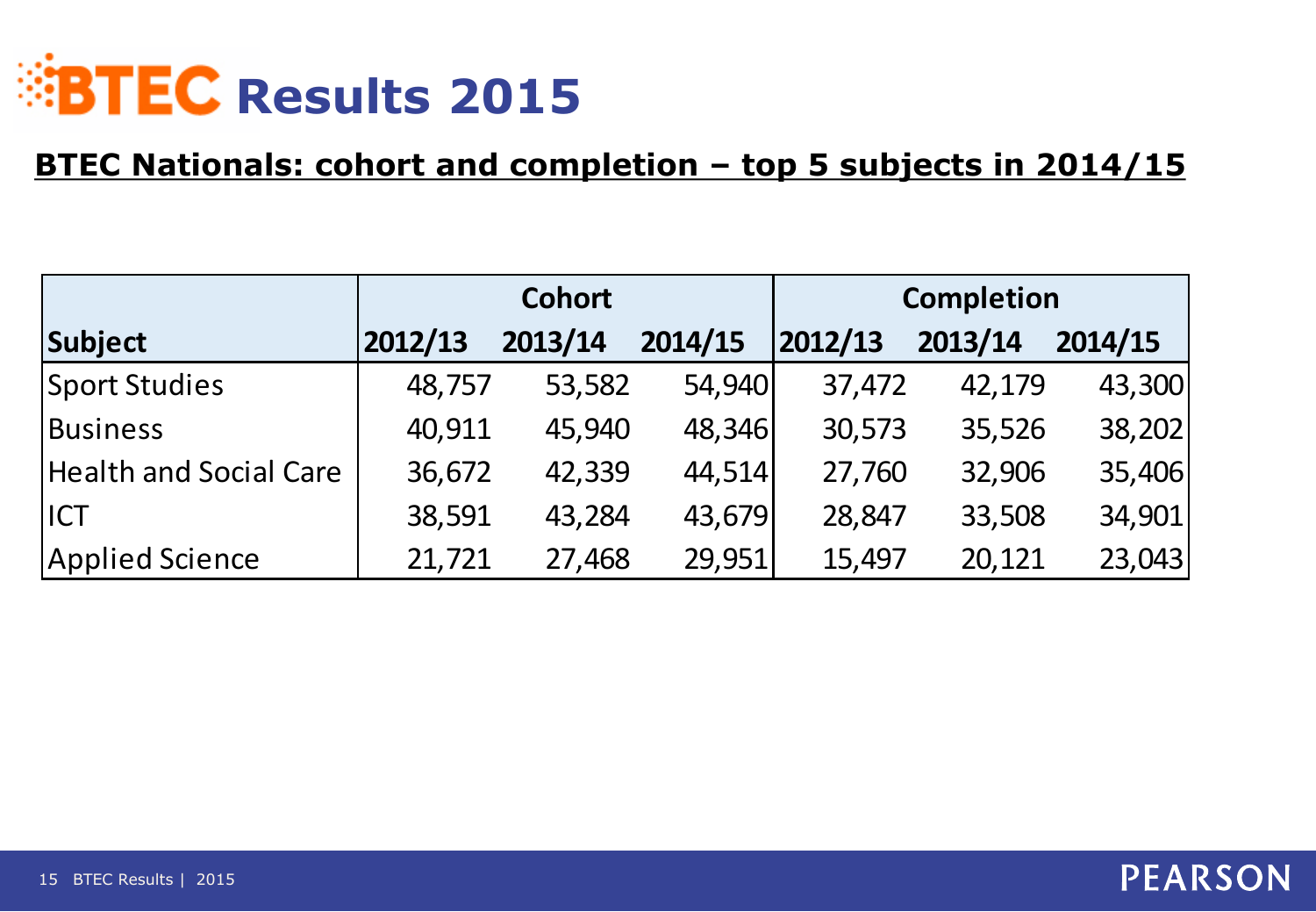

#### **BTEC Nationals: completions in STEM subjects**



• *In 2014/15, completion in STEM subjects saw an overall increase.* 

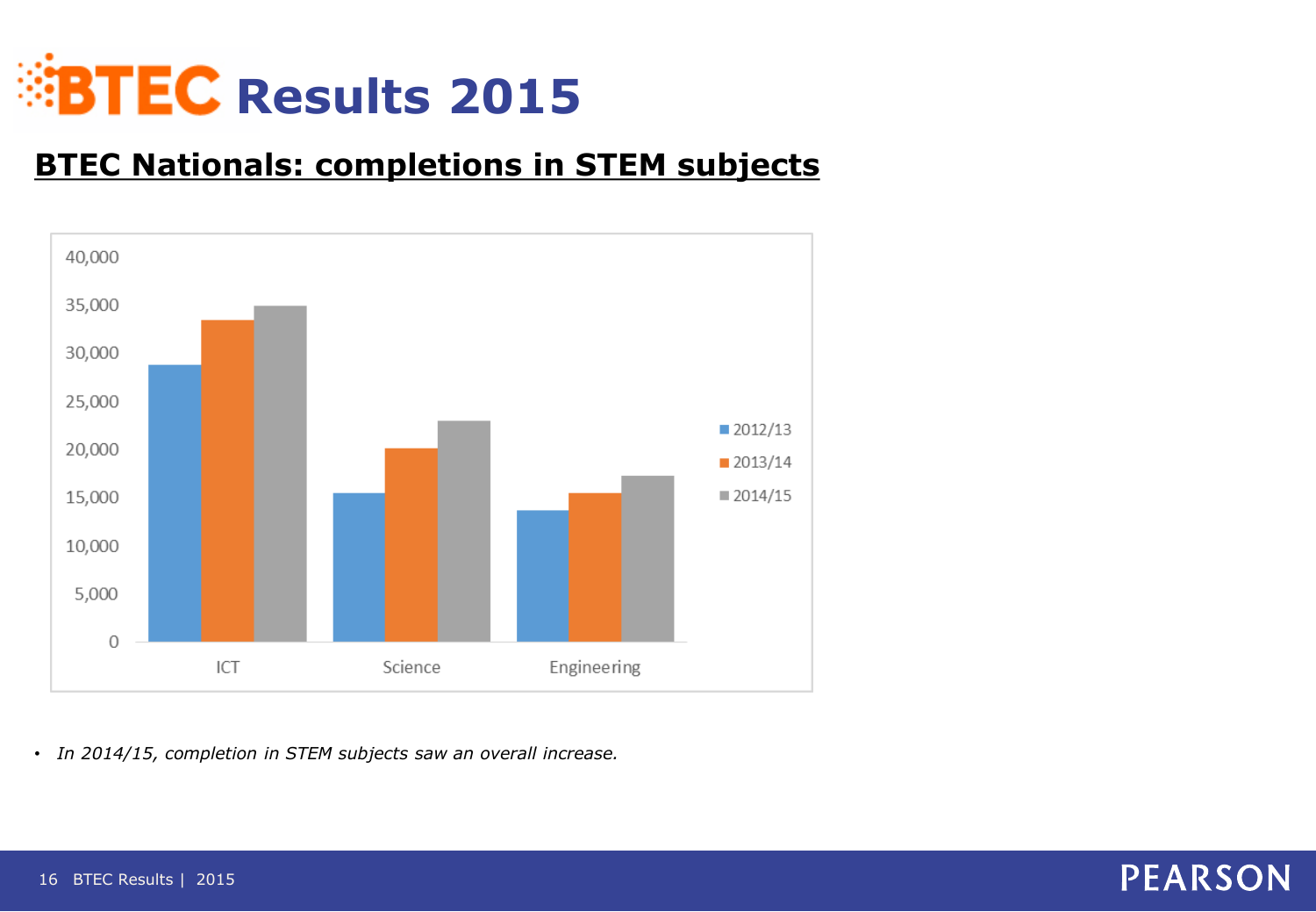

#### **BTEC Nationals: an overview of volume by region**



• *The data for Wales includes an unusual pattern of early entry.*

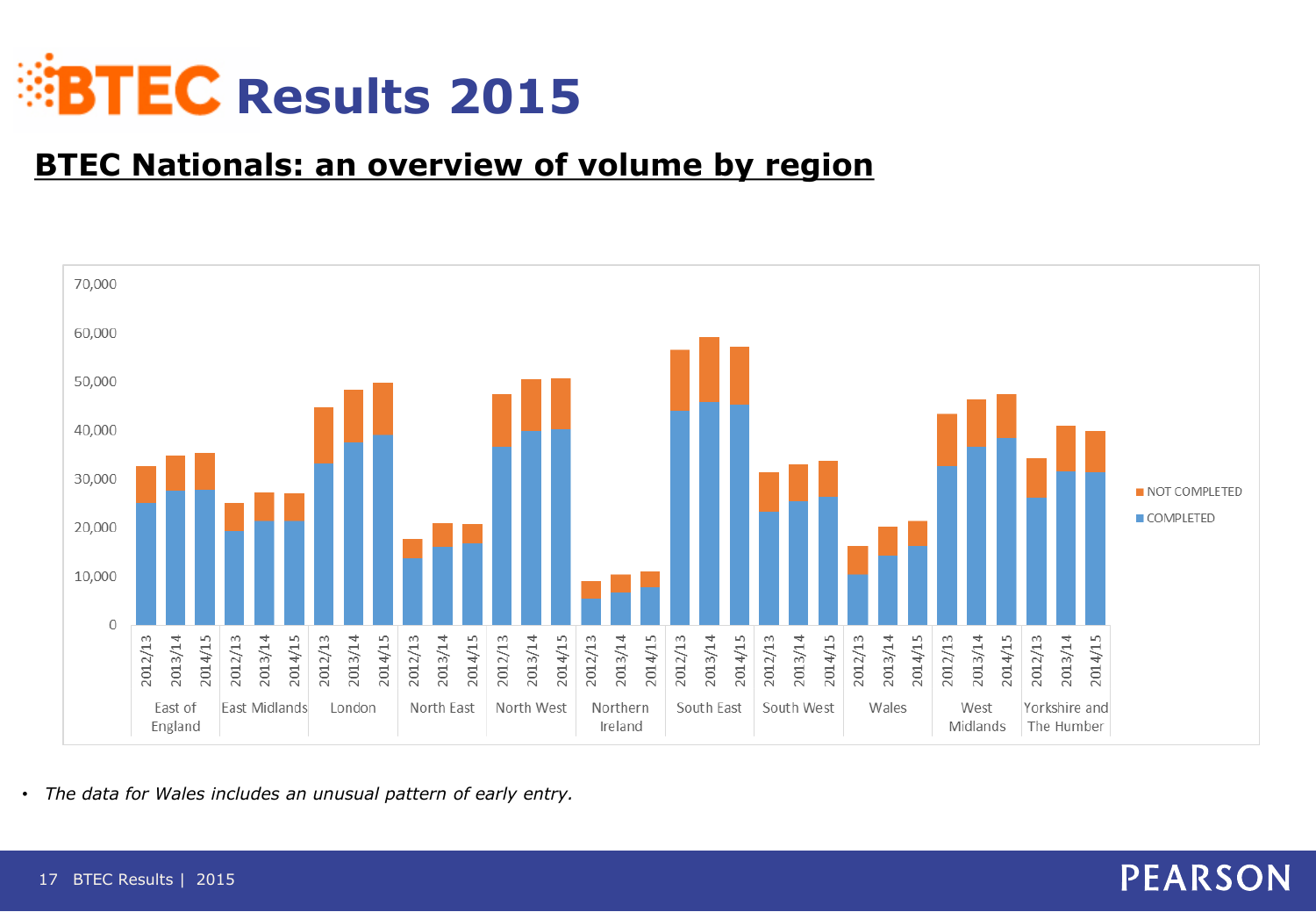

#### **BTEC Nationals: 2014-15 top 5 subjects by volume and gender**



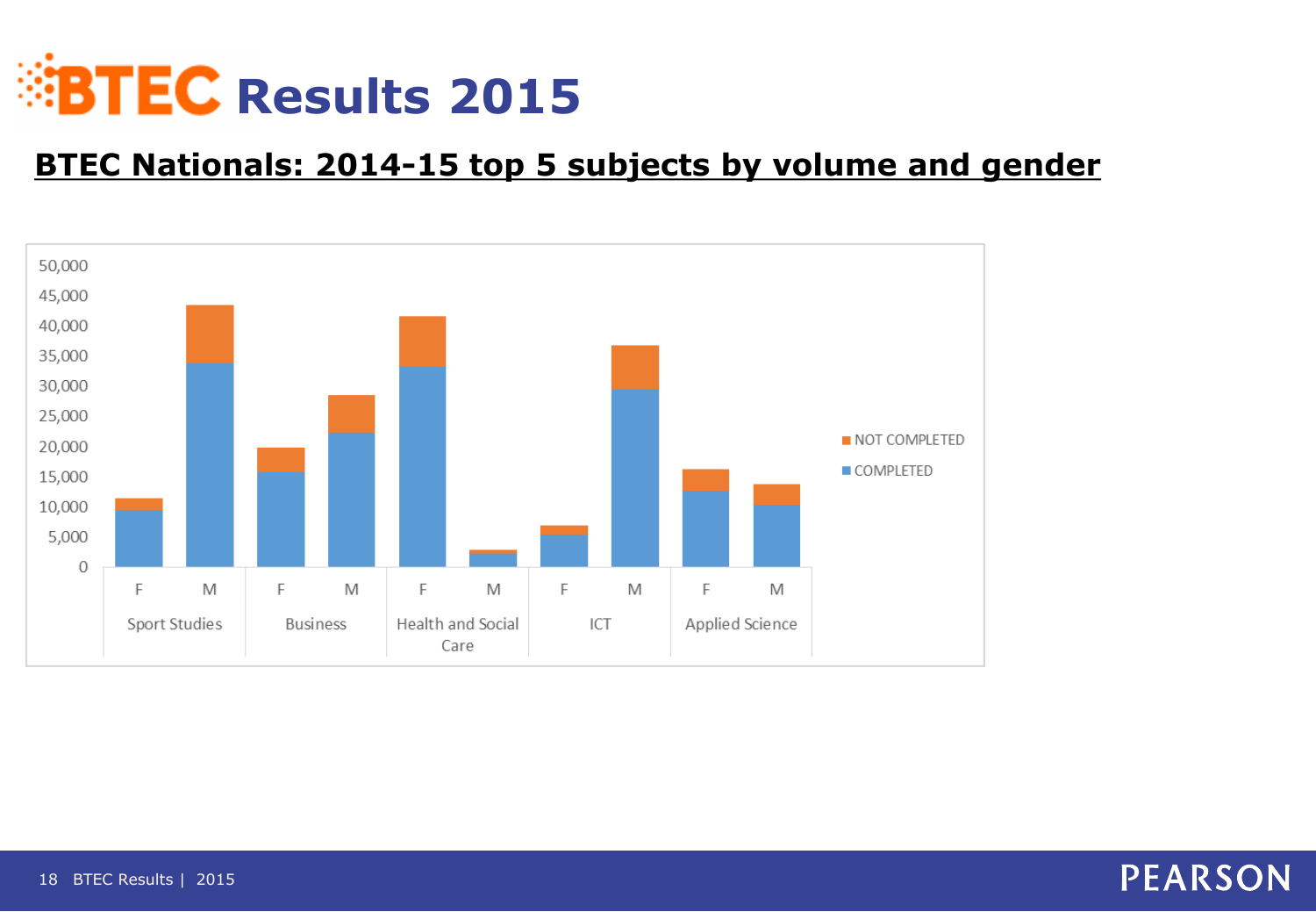

#### **BTEC Nationals: top 5 subjects for female learners by completion volume**



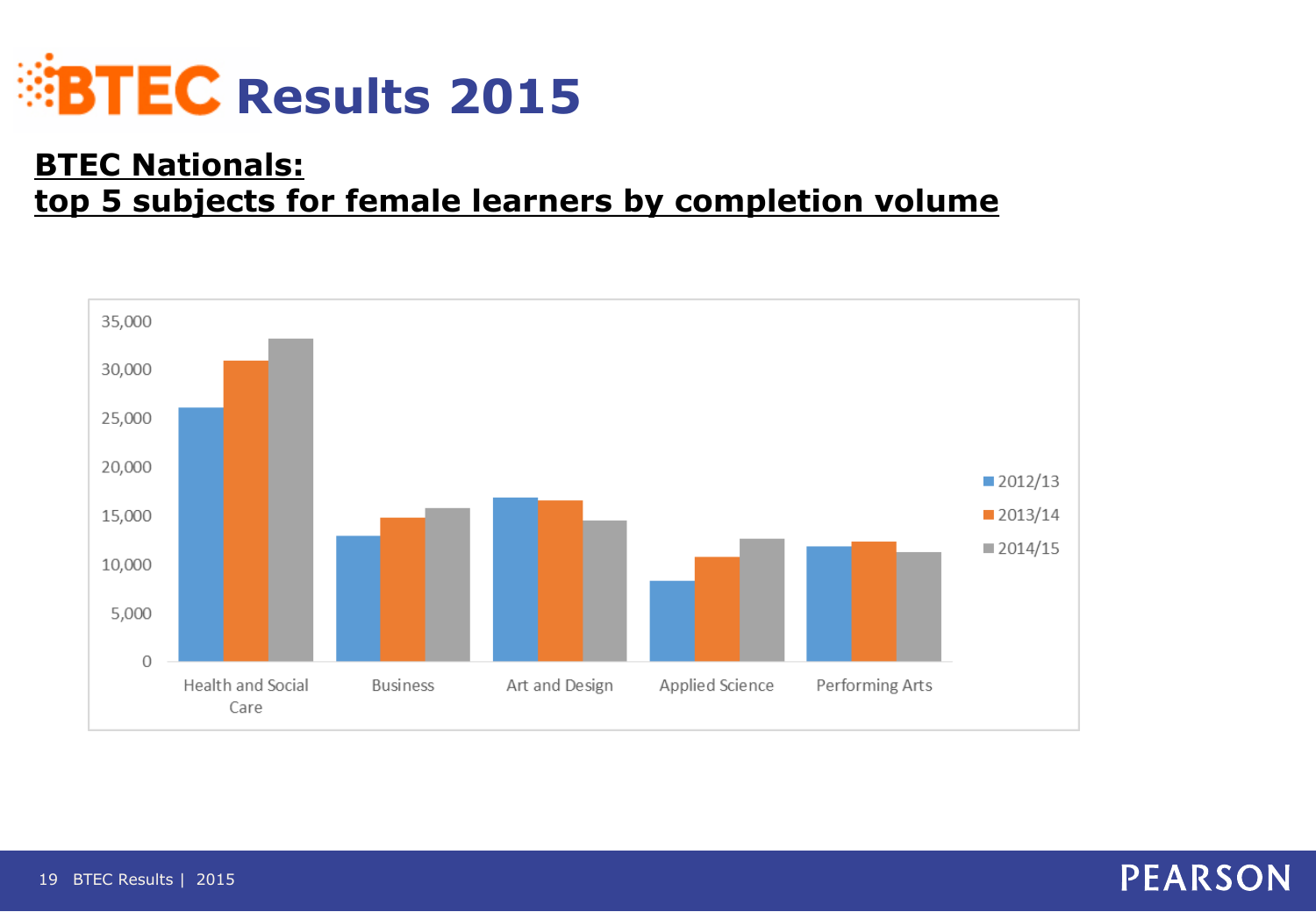

#### **BTEC Nationals: top 5 subjects for male learners by completion volume**



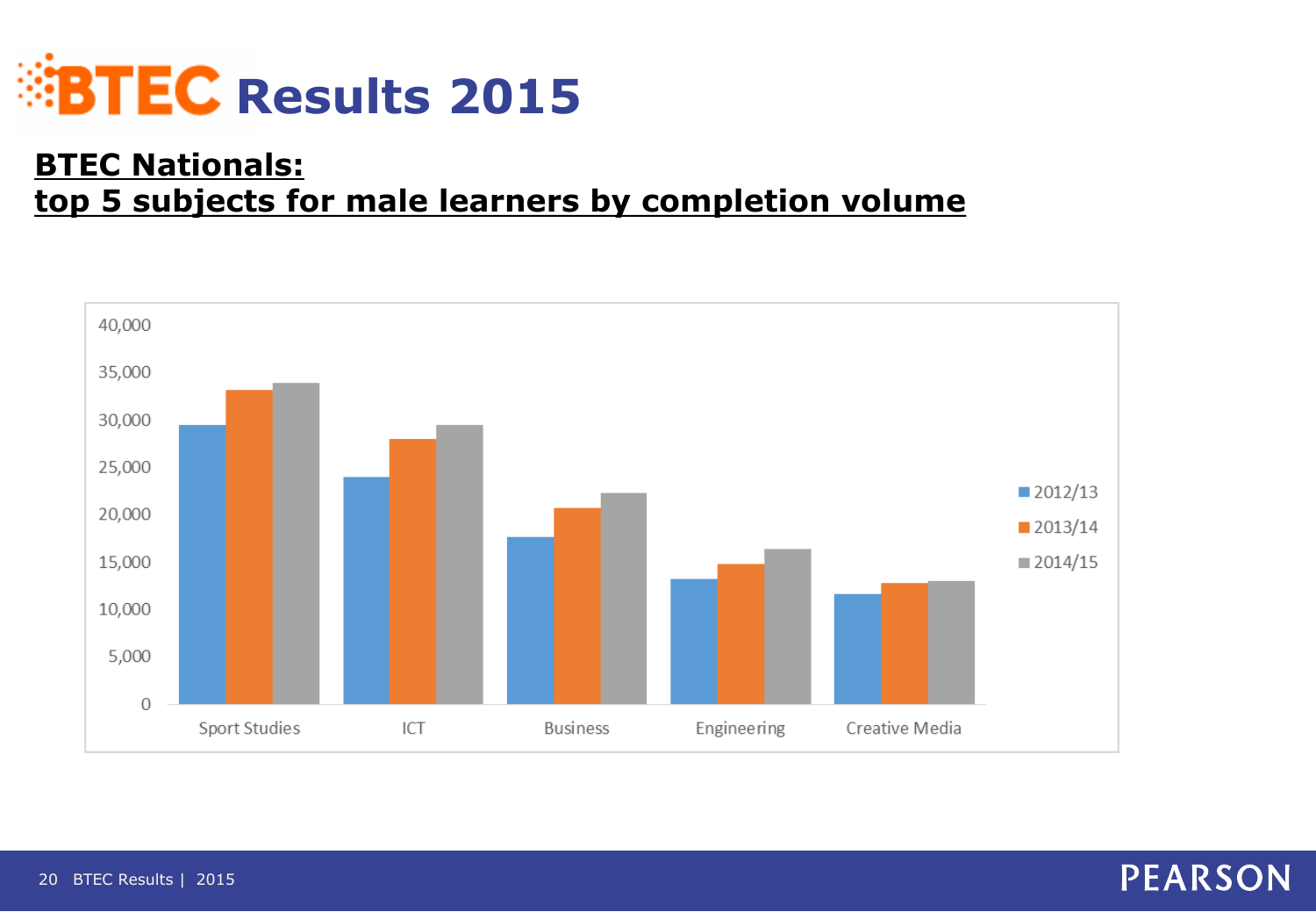### **Learner achievement - BTEC Firsts**

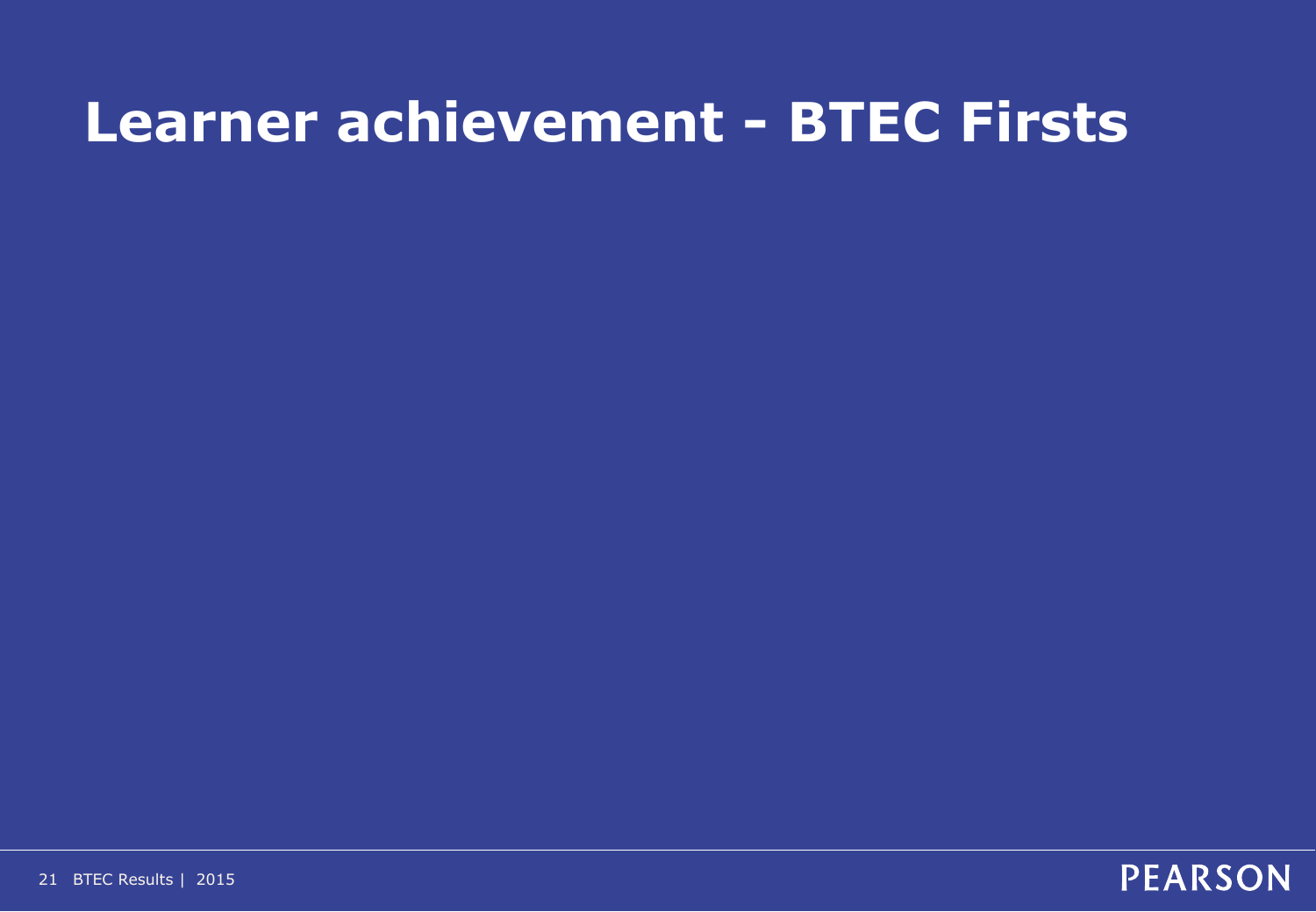

#### **BTEC Firsts achievement: grade distribution overview**

For these qualifications: Certificate (QCF), Extended Certificate (QCF), Diploma (QCF), Award (NQF)

|         | <b>Cohort</b> | אּח   |      | M     |       | $\mathsf{LIP}$ |         | <b>NOT COMPLETED</b> |
|---------|---------------|-------|------|-------|-------|----------------|---------|----------------------|
| 2012/13 | 671.650       | 13.5% | 5.4% | 18.9% | 41.1% | $0.0\%$        | 0.1%    | 21.0%                |
| 2013/14 | 567,159       | 13.1% | 5.6% | 19.3% | 42.7% | 2.0%           | $0.4\%$ | 16.9%                |
| 2014/15 | 537,522       | 4.9%  | 3.9% | 15.0% | 37.2% | 10.8%          | 1.6%    | 26.6%                |

For these qualifications: Certificate (NQF), Extended Certificate (NQF), Diploma (NQF)

|         | Cohort | $D^*D^*$ | $D^*D$ | DD   | <b>DM</b> | <b>MM</b> | <b>MP</b> | <b>PP</b> | L1P   |         | <b>NOT COMPLETED</b> |
|---------|--------|----------|--------|------|-----------|-----------|-----------|-----------|-------|---------|----------------------|
| 2012/13 | 124    | $0.0\%$  | 0.0%   | 0.0% | 3.2%      | 2.4%      | 2.4%      | 23.4%     | 12.1% | $0.0\%$ | 56.5%                |
| 2013/14 | 5,668  | $0.7\%$  | 0.4%   | 0.6% | 4.1%      | 4.6%      | 7.6%      | 13.7%     | 14.8% | ۵%.     | 52.5%                |
| 2014/15 | 42,169 | 1.3%     | 1.2%   | 7%.  | 5.5%      | 8.5%      | 10.7%     | 19.7%     | 15.3% | 1.0%    | 35.1%                |

• *L1P: these are only available on Level 2 NQF qualifications. These passes are deemed equivalent to Level 1.* 

• *Not completed: learners who withdrew, claimed fallback, or were yet to complete at the end of the specified course duration.*

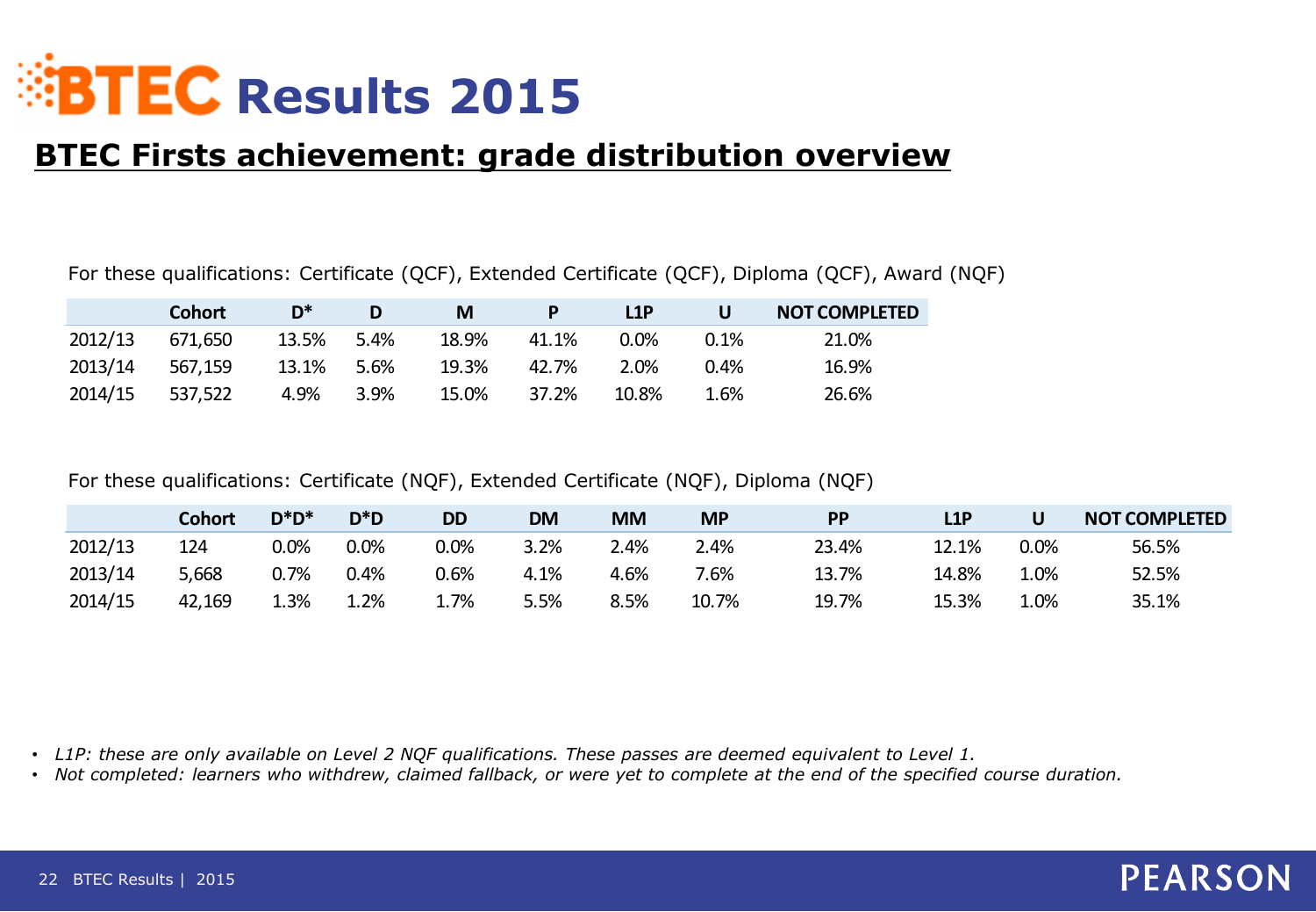

#### **BTEC Firsts achievement: gender and grade overview**

|         | Gender | <b>Cohort</b> | $D^*$ | D    | M     | P     | L1P   | U    | <b>NOT COMPLETED</b> |
|---------|--------|---------------|-------|------|-------|-------|-------|------|----------------------|
| 2012/13 |        | 312,267       | 17.7% | 6.2% | 20.2% | 36.0% | 0.0%  | 0.1% | 19.8%                |
|         | M      | 359,382       | 10.0% | 4.6% | 17.8% | 45.5% | 0.0%  | 0.1% | 22.0%                |
| 2013/14 |        | 257,759       | 17.4% | 6.5% | 20.4% | 37.9% | 2.0%  | 0.4% | 15.5%                |
|         | M      | 309,396       | 9.4%  | 4.9% | 18.4% | 46.8% | 2.0%  | 0.5% | 18.1%                |
| 2014/15 |        | 242,982       | 6.8%  | 4.9% | 17.1% | 35.3% | 9.8%  | 1.2% | 25.0%                |
|         | M      | 294,536       | 3.3%  | 3.2% | 13.3% | 38.8% | 11.7% | 1.9% | 27.9%                |

For these qualifications: Certificate (QCF), Extended Certificate (QCF), Diploma (QCF), Award (NQF)

For these qualifications: Certificate (NQF), Extended Certificate (NQF), Diploma (NQF)

|         | Gender |        | <b>Cohort</b> | $\mathsf{D}^*$                                                                                   | D         | M         |           | P         | L1P       | U    |       | <b>NOT COMPLETED</b> |                      |  |
|---------|--------|--------|---------------|--------------------------------------------------------------------------------------------------|-----------|-----------|-----------|-----------|-----------|------|-------|----------------------|----------------------|--|
| 2012/13 | F.     |        | 312,267       | 17.7%                                                                                            | 6.2%      | 20.2%     |           | 36.0%     | 0.0%      | 0.1% |       | 19.8%                |                      |  |
|         | M      |        | 359,382       | 10.0%                                                                                            | 4.6%      | 17.8%     |           | 45.5%     | 0.0%      | 0.1% |       | 22.0%                |                      |  |
| 2013/14 | F      |        | 257,759       | 17.4%                                                                                            | 6.5%      | 20.4%     |           | 37.9%     | 2.0%      | 0.4% |       | 15.5%                |                      |  |
|         | M      |        | 309,396       | 9.4%                                                                                             | 4.9%      | 18.4%     |           | 46.8%     | 2.0%      | 0.5% |       | 18.1%                |                      |  |
| 2014/15 | F      |        | 242,982       | 6.8%                                                                                             | 4.9%      | 17.1%     |           | 35.3%     | 9.8%      | 1.2% |       | 25.0%                |                      |  |
|         | M      |        | 294,536       | 3.3%                                                                                             | 3.2%      | 13.3%     |           | 38.8%     | 11.7%     | 1.9% |       | 27.9%                |                      |  |
|         |        |        |               |                                                                                                  |           |           |           |           |           |      |       |                      |                      |  |
|         |        |        |               |                                                                                                  |           |           |           |           |           |      |       |                      |                      |  |
|         | Gender | Cohort | $D^*D^*$      | For these qualifications: Certificate (NQF), Extended Certificate (NQF), Diploma (NQF)<br>$D^*D$ | <b>DD</b> | <b>DM</b> | <b>MM</b> | <b>MP</b> | <b>PP</b> |      | L1P   | $\mathsf{U}$         | <b>NOT COMPLETED</b> |  |
| 2012/13 | F.     | 29     | 0.0%          | 0.0%                                                                                             | 0.0%      | 3.4%      | 0.0%      | 0.0%      | 13.8%     |      | 24.1% | 0.0%                 | 58.6%                |  |
|         | M      | 95     | $0.0\%$       | 0.0%                                                                                             | $0.0\%$   | 3.2%      | 3.2%      | 3.2%      | 26.3%     |      | 8.4%  | $0.0\%$              | 55.8%                |  |
| 2013/14 | F.     | 2,303  | 1.4%          | 0.7%                                                                                             | 1.2%      | 6.3%      | 7.1%      | 10.3%     | 15.3%     |      | 13.7% | 1.1%                 | 42.9%                |  |
|         | M      | 3,365  | 0.2%          | 0.1%                                                                                             | 0.2%      | 2.6%      | 2.9%      | 5.8%      | 12.7%     |      | 15.5% | 0.9%                 | 59.0%                |  |
| 2014/15 | F.     | 18,915 | 2.4%          | 1.9%                                                                                             | 2.4%      | 7.5%      | 10.4%     | 11.6%     | 18.8%     |      | 13.1% | 0.8%                 | 31.0%                |  |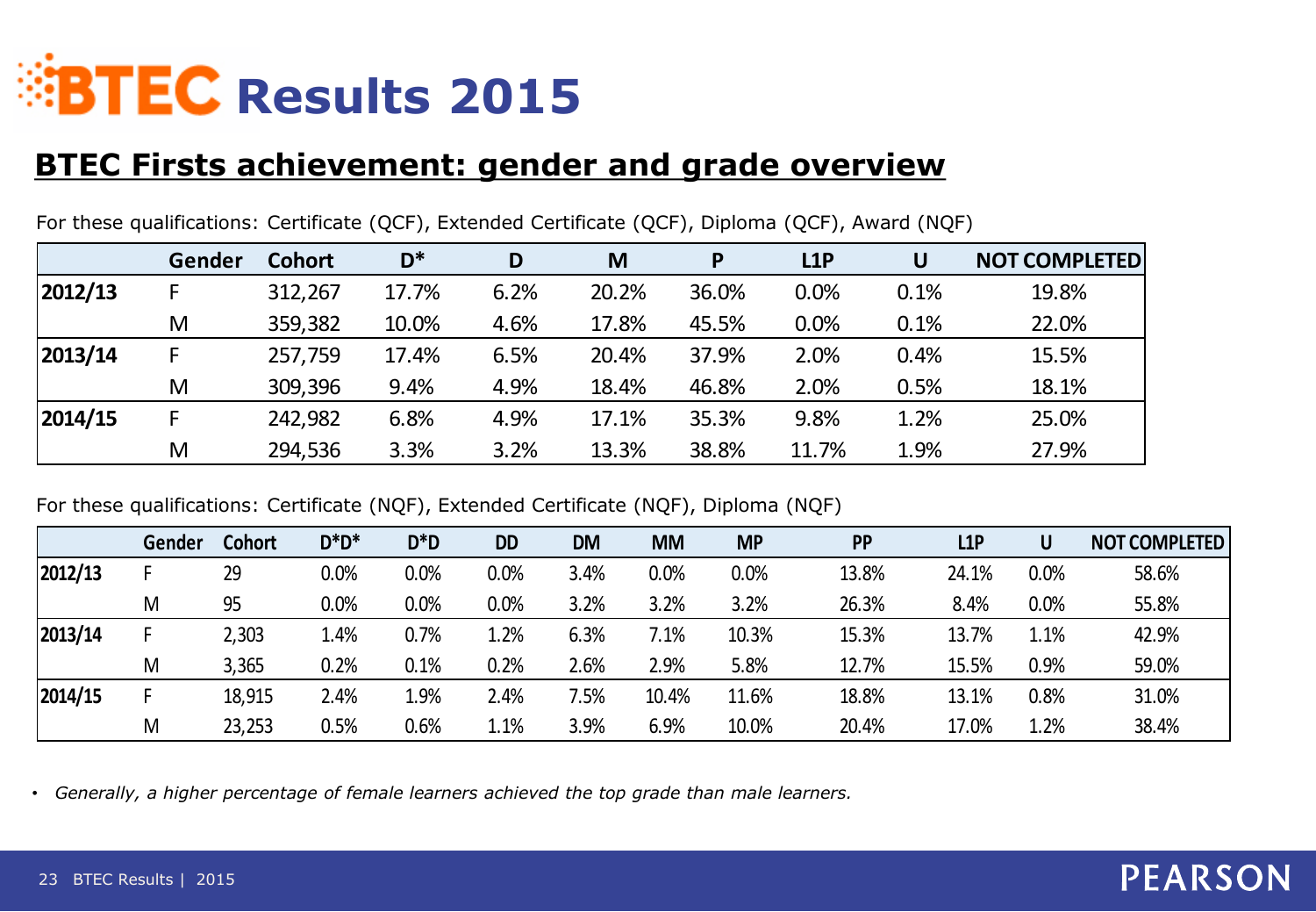## **Learner achievement - BTEC Nationals**

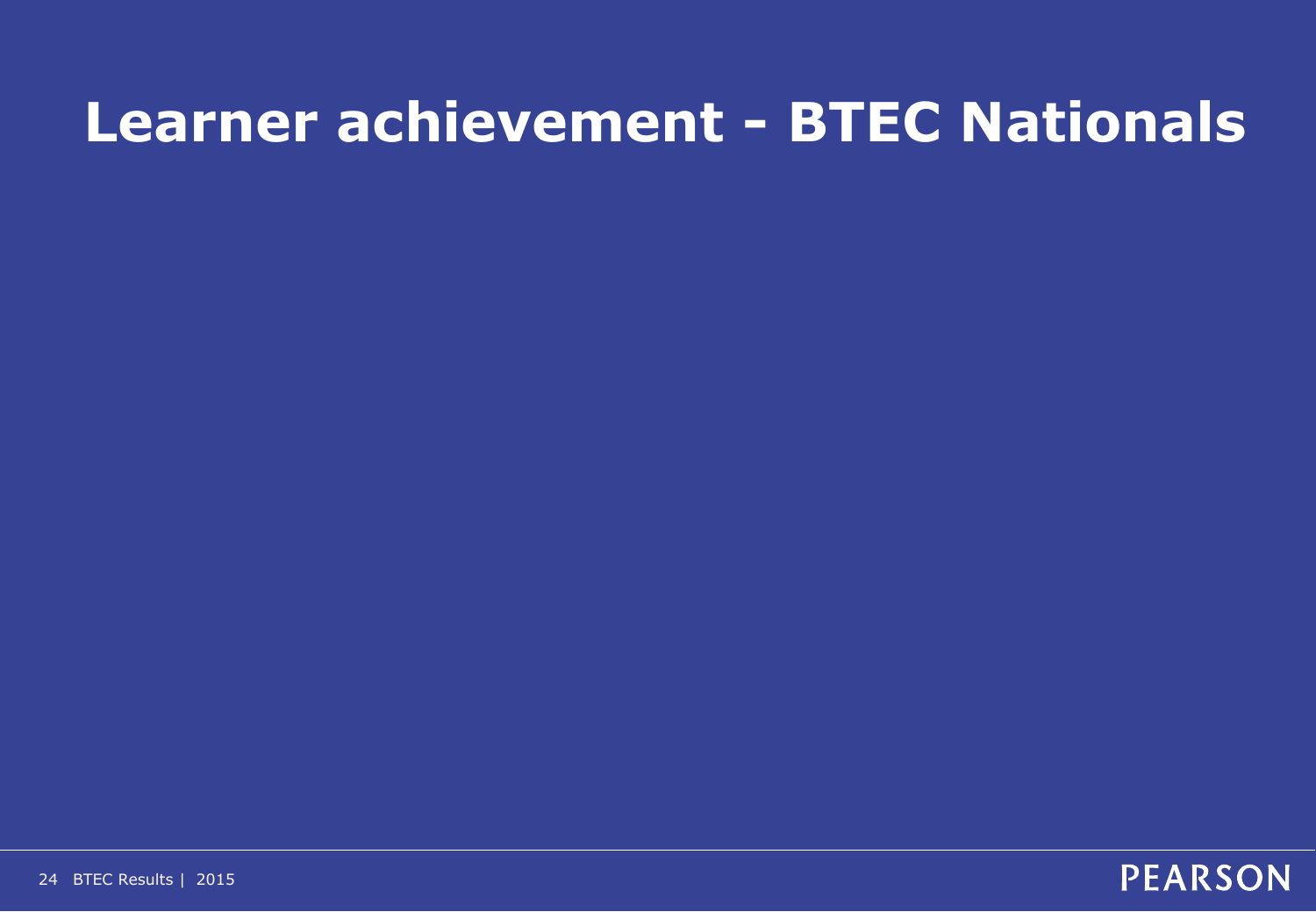

#### **BTEC Nationals achievement: grade distribution overview**

For these qualifications: Certificate (QCF), Subsidiary Diploma (QCF), Subsidiary Award (NQF), Award (NQF)

|         | <b>Cohort</b> | n*    | D       | м     |       | u       | <b>NOT COMPLETED</b> |
|---------|---------------|-------|---------|-------|-------|---------|----------------------|
| 2012/13 | 144.327       | 19.4% | $9.0\%$ | 17.7% | 24.4% | $0.1\%$ | 29.5%                |
| 2013/14 | 157.011       | 24.3% | 10.1%   | 16.8% | 19.7% | $0.1\%$ | 28.9%                |
| 2014/15 | 157,533       | 28.2% | 10.7%   | 16.8% | 17.8% | 0.3%    | 26.1%                |

For these qualifications: 90 Credit Diploma (QCF), Diploma (QCF), Subsidiary Certificate (NQF), Certificate (NQF)

|         | Cohort  | $D^*D^*$ | $D^*D$ | <b>DD</b> | <b>DM</b> | <b>MM</b> | МP    | <b>PP</b> |         | <b>NOT COMPLETED</b> |
|---------|---------|----------|--------|-----------|-----------|-----------|-------|-----------|---------|----------------------|
| 2012/13 | 100,947 | 12.3%    | 6.2%   | 7.3%      | 9.6%      | 10.7%     | 11.1% | 20.3%     | 0.1%    | 22.4%                |
| 2013/14 | 121.820 | 15.1%    | 6.7%   | 7.6%      | 10.1%     | 10.8%     | 10.6% | 18.4%     | $0.0\%$ | 20.6%                |
| 2014/15 | 125,859 | 16.3%    | 7.4%   | 7.7%      | 10.3%     | 10.5%     | 10.3% | 17.2%     | 0.3%    | 20.1%                |

#### For these qualifications: Extended Diploma (QCF), Diploma (NQF)

|         | Cohort  | $D^*D^*D^*$ | $D^*D^*D$ | $D^*DD$ | <b>DDD</b> | <b>DDM</b> | <b>DMM</b> | <b>MMM</b> | <b>MMP</b> | <b>MPP</b> | <b>PPP</b> |         | <b>NOT COMPLETED</b> |
|---------|---------|-------------|-----------|---------|------------|------------|------------|------------|------------|------------|------------|---------|----------------------|
| 2012/13 | 114,719 | 11.5%       | 5.1%      | 5.5%    | 6.8%       | 8.3%       | 9.1%       | 8.5%       | 6.9%       | 7.2%       | 10.5%      | $0.0\%$ | 20.5%                |
| 2013/14 | 115.111 | 14.2%       | 6.0%      | 5.9%    | 7.3%       | 9.0%       | 9.3%       | 8.1%       | 6.8%       | 6.9%       | 9.6%       | $0.0\%$ | 16.8%                |
| 2014/15 | 112,591 | 16.2%       | 6.5%      | 6.4%    | '.4%       | 9.0%       | 9.1%       | 7.9%       | 6.4%       | 6.5%       | 8.6%       | 0.0%    | 15.9%                |

**PEARSON** 

• *Not completed: learners who withdrew, claimed fallback, or were yet to complete at the end of the specified course duration.*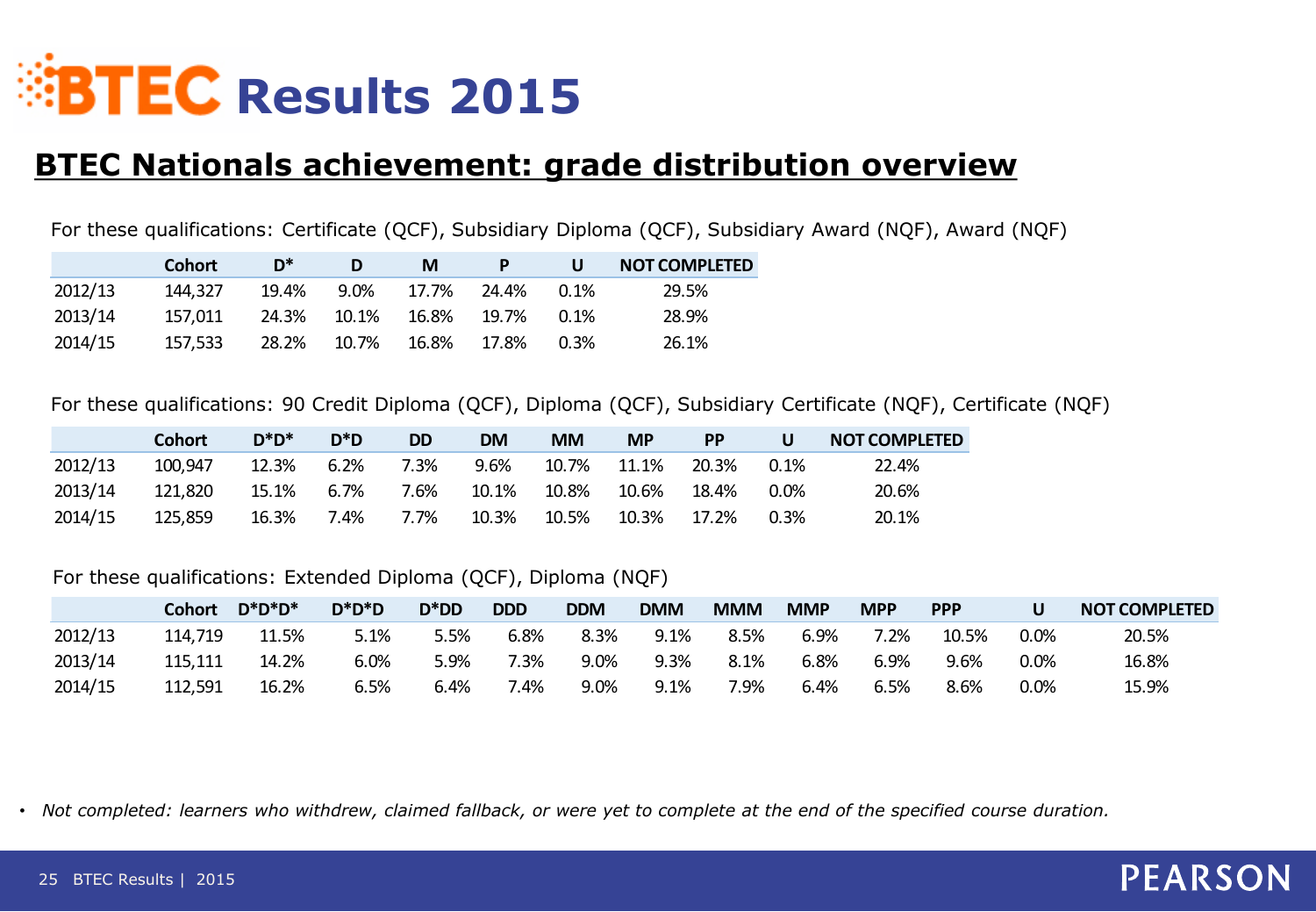

#### **BTEC Nationals achievement: gender and grade overview in 2014-15**

**Gender Cohort D\* D M P U NOT COMPLETED 2012/13** F 65,839 23.6% 9.8% 17.6% 20.8% 0.2% 28.1% M 78,485 15.9% 8.3% 17.7% 27.4% 0.0% 30.6% **2013/14** F 71,419 29.5% 10.4% 15.9% 16.1% 0.3% 27.8% M 85,588 20.0% 9.8% 17.6% 22.7% 0.0% 29.9% **2014/15** F 72,522 33.4% 11.0% 15.6% 14.4% 0.5% 25.1% M 85,010 23.8% 10.5% 17.9% 20.8% 0.1% 27.0%

For these qualifications: Certificate (QCF), Subsidiary Diploma (QCF), Subsidiary Award (NQF), Award (NQF)

• *In each year, a higher percentage of female learners achieved the top grade than male learners.*